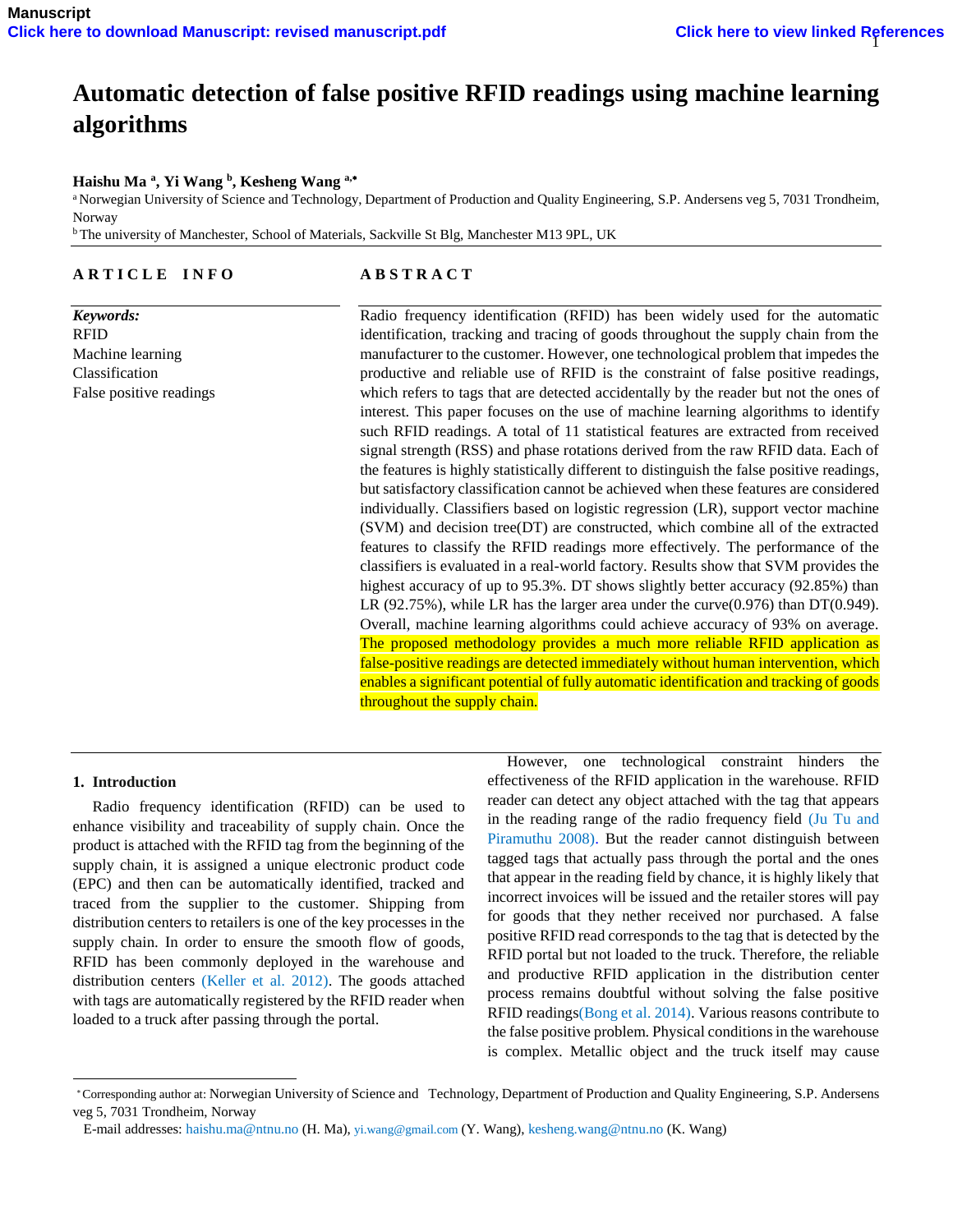multipath reflections of RF signals, which can extend the read range of the reader(Keller et al. 2015). As a result, the tag assumed to be away from the reader can be unintentionally read. Other reasons include that a warehouse man might buffer a tag temporarily near the portal or he is passing by the portal with another tag when the RFID portal is reading(Keller et al. 2010).

 Many efforts have been devoted to resolving the false positive problem. The available measures can be grouped into three categories, i.e. sliding-window, extra hardware, and RSS based method. Bai et al. (2006)proposed the sliding window method. The false positive readings with the occurrence rate below a noise threshold are filtered. This method considers the RFID data stream to be uniform flow, which is the ideal situation in practice. Jeffery et al. (2006)introduced the adaptive sliding window, SMURF, to compensate for the inherent unreliability of RFID data streams. A variant of sliding window mechanism was proposed by Bian et al.  $(2013)$ to eliminate the false readings in a RFID tracking system. The algorithm has demonstrated its superior performance than the traditional mechanism. Tu and Piramuthu (2011) proposed using extra readers to determine the false positive reading. When the tag is read by the two readers at the same time, it is considered to be actually present. Otherwise, the false positive readings are confirmed if the tag is read by none of the readers. Krigslund et al. (2012)presented a novel method focusing on a two-device setup, a reader and an interference source. The setup can impose intentional interference between the reader and tag. Experimental results showed that the false positive read was reduced by imposing interference.

 The methods relying on extra hardware to identify false positive RFID readings can incur additional cost. Sliding window methods mainly utilize timestamps and tags readings to detect false positive readings. But there is more valuable information generated by the reader such as Received signal strength (RSS) and phase shift. RSS has been commonly used for indoor real time location system(Ni et al. 2004; Luo et al. 2011; Stella et al. 2014) and movement detection(Yao et al. 2015). The changes of object's orientation and location affect the RSS reflected by the RFID tag. These signal changes can be leveraged to detect the fluctuations caused by the tag motion. Parlak and Marsic (2013)extracted features from RSS and classified them as moving or still using statistical methods. A trauma resuscitation case study was used to evaluate their methods. Results showed that the accuracy achieved 80% in complex scenarios. Keller et al. (2010)proposed an algorithm that used the information gain criterion to separate tags that were loaded onto trucks and tags that were in range of the reader by accident. The algorithm was verified under real distribution center and results showed that RSS value was the most suitable tag characteristics than timestamps and antenna attributes. Keller et al. (2015)presented an empirical study using data mining techniques to detect false positive RFID tags based on the attributes derived from low level reader data. Moreover, they demonstrated that utilizing full spectrum of data reported

by the reader hardware resulted in better performance than single-attribute classifier.

 Machine learning has created new intelligent tool for automated extraction of useful information and knowledge from manufacturing systems and processes $(K.$  Wang 2007). RFID and artificial intelligence have been implemented together to enhance the responsiveness of the logistics workflow(Lee et al. 2011). Zhong et al. (2014)introduced decision tree and SVM to excavate practical standard operation times (SOTs) from RFID-enabled real-time shopfloor production data. Supervised pattern classification techniques, including k nearest neighbor and SVM, were used to differentiate the individual tag(Bertoncini et al. 2012). Chernbumroong et al. (2013)presented an assisted living system that combines neural network and SVM to activities of an elderly person.

 Phase value has attracted more attention in indoor localization(Hekimian-Williams et al. 2010; Zhou and Griffin 2012). But it is rarely used for the classification of RFID readings. This paper proposes a method that extract features from RSS and phase values reported by the RFID reader to determine the false positive readings using machine learning algorithms. The rest of this paper is organized as follows. Section 2 introduces the real-world factory where the RFID data are collected and our method is evaluated. Section 3 gives the technical background of RF signal propagation. Extracted features from RFID data are presented in section 4. LR, DT, and SVM classifiers are constructed in section 5. In Section 6 we describe the experimental results of the experiments, and discuss some of our findings. Finally, the conclusion and future research are given section 7.

#### **2. Empirical evaluation**

 An RFID enabled smart factory is set up by shanghai polytechnic university (SPU) in cooperation with knowledge discovery laboratory (KDL) in Norwegian University of Science and Technology (NTNU).

#### *2.1. Experimental setup*

 Fig. 1 illustrates the process of the customized keychain from assembly to delivery. The keychain is assembled and produced in the smart factory to embody the typical characteristic of industry 4.0, i.e. mass personalization production. Each user is provided with the options to select the color of the keychain and print their names on it. All this information is transferred to the serial robot, which selects the raw materials, a bottom, a cover and a RFID tag, from the shelf and put them on the workbench equipped with a parallel robot, as shown in Fig. 1. Next the bottom, the cover, and the tag are assembled by the parallel robot. The finished keychain will then be put on the conveyor belt which can transfer the keychain to the printer workstation. The RFID tag will tell the printer what should be printed on the keychain. Finally, a mobile robot can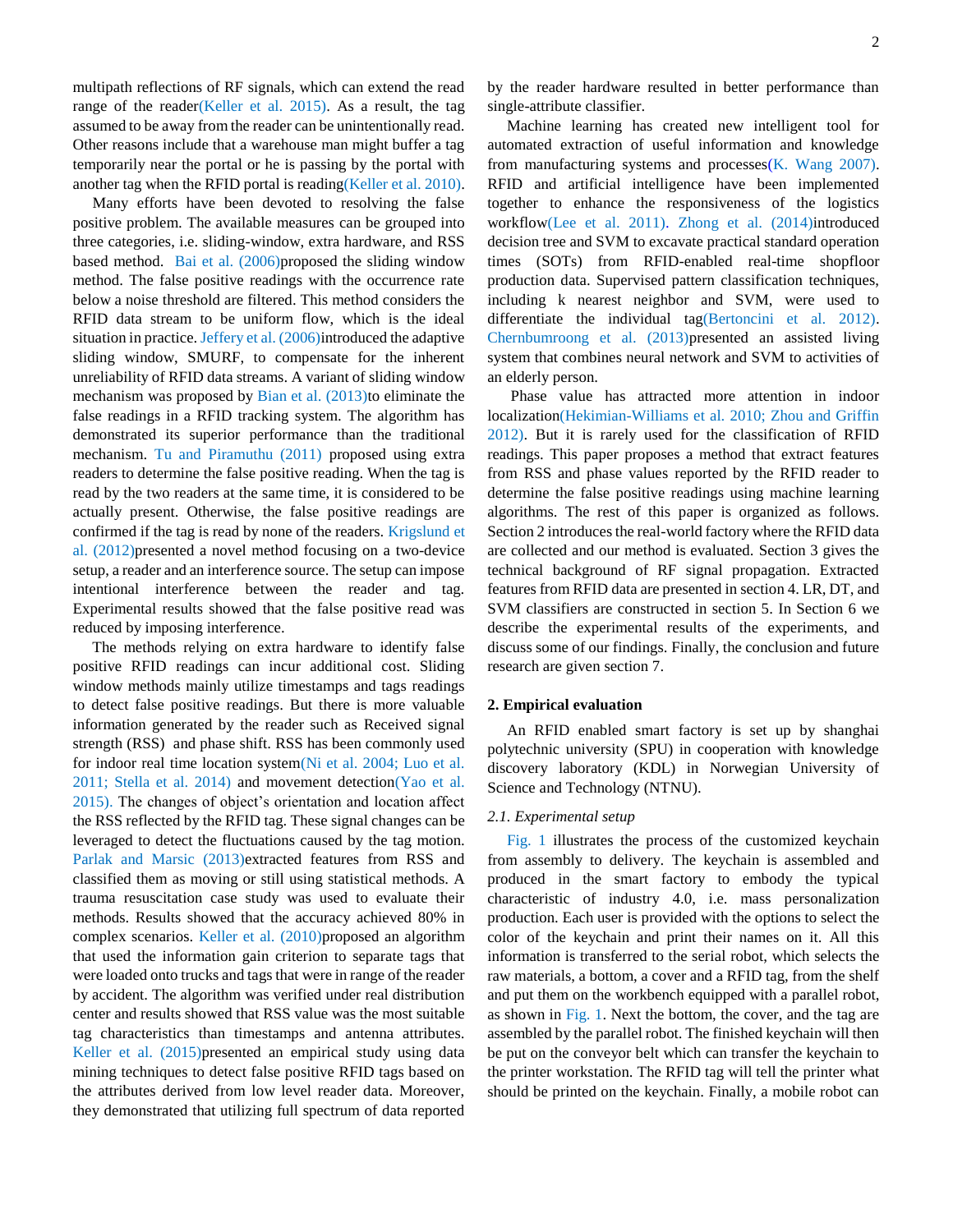deliver the keychain to the warehouse. All the processes above can be tracked and displayed in a RFID system, which is developed by APX systems in Norway. At each workstation, the assembly and the printer, the RFID reader antenna can read the tag. From the moment the tag is attached to the keychain, the product can be identified and tracked using RFID.

 The functions of the RFID system are as follows. When the keychain is detected by the reader antenna installed at the assembly workstation, the RFID information will be displayed on the assembly list box. When the keychain arrives at the printer workstation, the printer list box will show the corresponding RFID information and the information in the



**Fig. 1.** The illustration of keychain customization (a) raw materials of key chain (b) serial robot (c) laser engraving workstation (d) portal (e) mobile robot (f) RFID system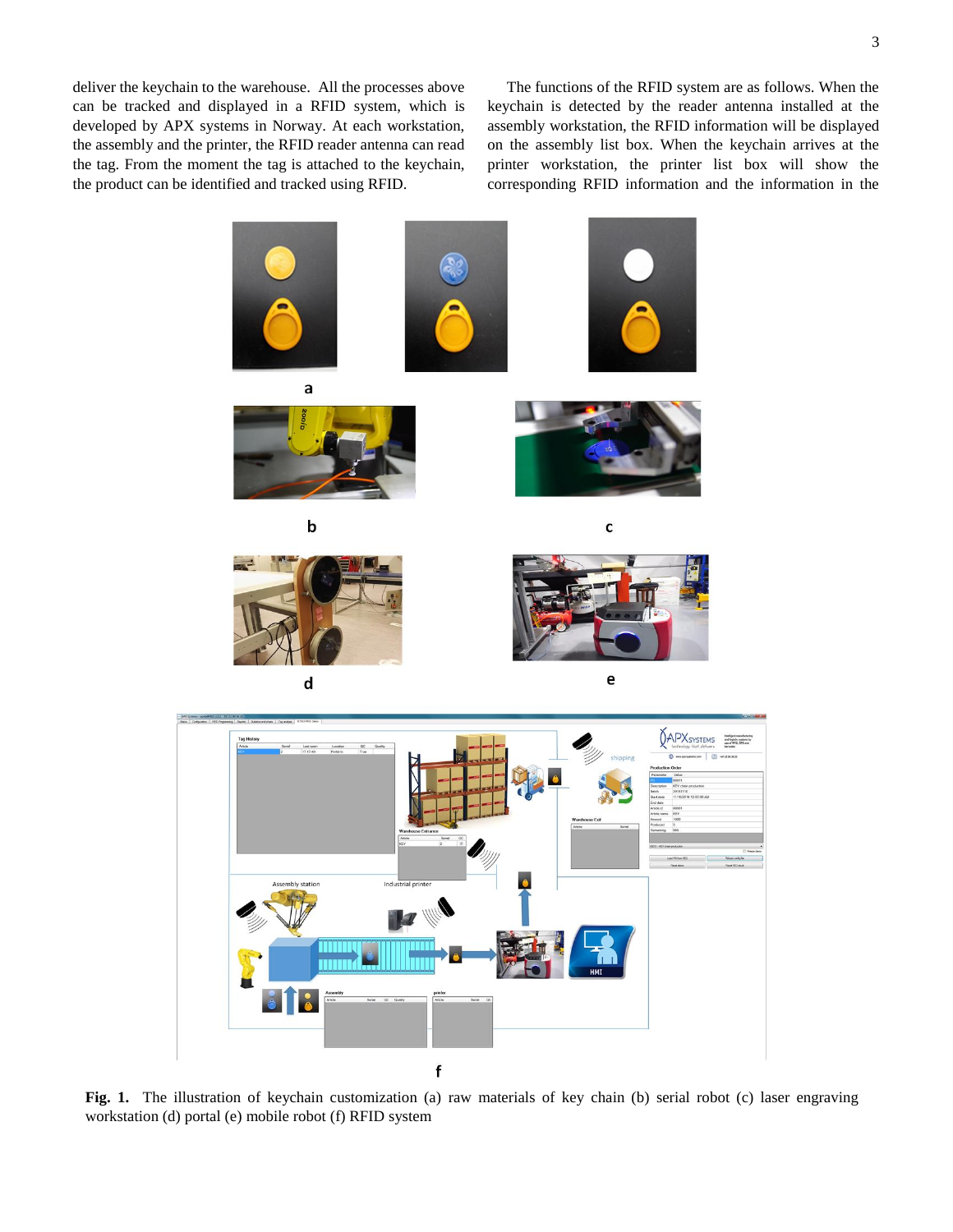assembly list box is cleared. This is real time tracking of RFID tags and all the RFID information during the production is displayed in the history list box and stored in the database of the RFID system for further research.

#### *2.2. Data collection*

 Two reader antennas (Impinj Brickyard) are mounted on the portal. They are connected to Infinity 610 UHF reader which can report RSS, phase, timestamp and EPC. We recorded 2000 keychains tagged with RFID during our experiment, where 1000 of them were moved tags passing through the portal. Others were static tags that just appeared in the read range of the RFID portal by accident, i.e. the false positive readings. The period during which the RFID data are collected lasts 5 seconds, which is called the data gathering session. At each data gathering session, the tag is approximately interrogated by the RFID portal for 709 times. After the data collection is completed, we will extract features from the readings and classify them as moved tags or static tags using different machine learning methods.

#### **3. RFID signal propagation theory**

 The brief introduction of the technical background on radio frequency signals and their propagation model are given in this section. Passive RFID system leverages backscatter radio link to communicate. Fig. 2 provides the conceptual diagram of the backscatter communication between a tag and a reader. Passive tags have no battery. Instead, they draw power from the reader, which transmits electromagnetic waves that induce a current in the tag's antenna. The RF signal transmitted by the reader is reflected off the tag, received back at the reader and processed to decode the data. The tag will reply the reader's query by changing the impedance on its antenna and modulates its data on the backscatter signals using ON\_OFF keying(J. Wang and Katabi 2013).



**Fig. 2.** Radio wave propagation between reader and tag

#### *3.1. Received signal strength*

 RSS is the most common measurement for the distance between reader and tag. In free space propagation, RSS is positively correlated with the distance between a transmitter and a receiver. The distance can be expressed by the extensively used log-distance path loss model(LDPL) as follows (Hossain et al. 2013):

$$
PL(d) = 10 \log \left( \frac{T G_r G_r \lambda^2}{16\pi^2} \right) - 10\alpha \log d + X_\sigma \qquad (1)
$$

Where  $d$  is the distance from the tag to the reader,  $PL(d)$  is the free space path loss from distance  $d$ ,  $G_r$  and  $G_t$  are the antenna gains of the reader and the tag, respectively,  $\lambda$  is the wavelength,  $\alpha$  is the path loss exponent, and  $X_{\sigma}$  is a random variable that follows a Gaussian distribution,  $X_{\sigma} \sim N(0, \sigma)$ .  $X_{\sigma}$  is used to model the fluctuation of RSS due to multipath reflection, obstruction and variation of tag orientation (Bekkali et al. 2007).

### *3.2. Radio frequency phase shift*

 Most COTS RFID readers support the report of phase shift  $\theta$ , which is a phase difference between the transmitted wave and the backscattered wave. When the wave travels from the reader antenna to the tag antenna, a phase shift is generated, which is related with the distance *d* . As illustrated in Fig.1, *d* is the distance from tag to reader. The total propagation distance of RF signal from the reader to the tag and back again is 2*d* . The measured phase is a function of the wavelength  $\lambda$  and total propagation distance 2*d*. The formula can be expressed as:<br>  $A = \left(\frac{2\pi}{3} \times 2d + \theta + \theta + \theta\right) \mod 2\pi$  (2)

$$
\theta = \left(\frac{2\pi}{\lambda} \times 2d + \theta_r + \theta_{\text{Re}} + \theta_{\text{Tag}}\right) \text{mod} \, 2\pi \tag{2}
$$

where  $\theta_{T}$ ,  $\theta_{R}$ , and  $\theta_{Tag}$  are the additional phase rotations introduced by the reader transmitter, receiver and tag respectively. As phase shift has an inherent ambiguity of  $2\pi$ radians, an unknown number of wavelengths are also included in the distance from tag to reader(Huiting et al. 2013).

#### **4. Feature extraction**

 As stated in the section above, RSS and phase values are closely related with the distance between the tag and reader. Therefore, the changes of object's orientation and location will affect the RSS and phase values of the signal reflected by the RFID tag. These signal changes can be leveraged to detect the fluctuations caused by the tag motion. A total of 11 statistical features, listed in Table 1, are extracted from RSS and phase values to characterize the different RFID readings. The reasons for the selection of these 11 features are elaborated at the following.

 Fig. 3 displays the RSS and phase readings during a data gathering session. As can be seen from Fig.  $3(a)$ , the max RSS for a moved tag is larger than that of a static tag. When the tag is passing through the portal, the moved tag is expected closer to the reader antenna. According to Eq. (1), the moved tags tend to have a higher RSS value. Meanwhile, the distance between the tag and the antenna changes continuously when the tag passes through the portal and the RSS for the moved tag will change correspondingly. Fig  $.3(a)$  reveals that the RSS values increase first, reaching the maximum at around 3 seconds, then decrease again, which indicates that the tag moves toward the portal, passes through it and then moves away from it. On the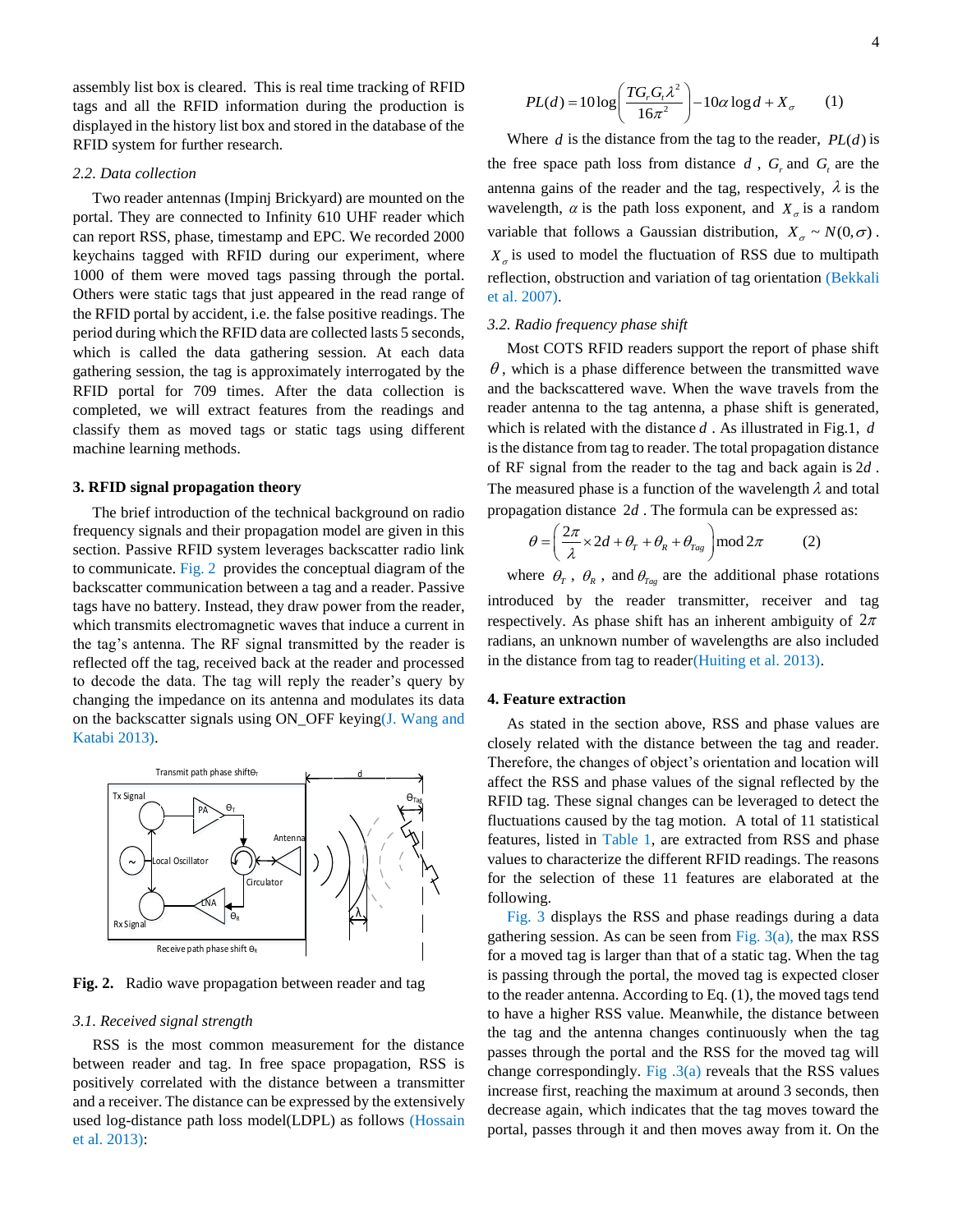contrary, the RSS values for static tags are relatively constant. The variance of the moved tags is significantly higher than that of the static tags. Besides, Fig.3 (a) shows that the moved tag is interrogated more often than the static tag. These observations indicate that max RSS, average, variance, range of RSS, and number of RSS readings are statistically different features between the moved tags and static tags.

 Fig. 3(b) shows the phase readings for the moved tag and static tag. The phase values display a similar distribution with that of RSS. Since the distance between the moved tag and the antenna changes continuously, the phase values will change as well. As a result, the variance and range of phase values for the moved tag are larger than that of the static tag based on Eq. (2). Therefore, variance and range are extracted from the phase values to differentiate the moved tags from the static tags. Another interesting finding about phase values is that they are periodic and repeat every  $2\pi$  radians, as shown in Fig. 3(b). It is difficult to determine whether the tags are moving away from the portal using only phase readings. But at least one thing can be confirmed from  $Fig.3(b)$  that one tag is moving while the other is static.

 In addition, statistical features extracted from the histograms of RSS and phase distributions are also utilized to characterize the RFID readings. Both kurtosis and skewness describe the shape of the histograms. Skewness is a measure of asymmetry of data distribution around the mean value. While kurtosis is a measure of whether the data are heavy-tailed or light-tailed. These parameters can be calculated as,

4  $\frac{1}{2}$ 2 1  $\frac{1}{2}\sum_{i=1}^{n}(x_i-\overline{x})$  $\frac{1}{2}\sum_{i=1}^{n}(x_i-\overline{x})$ *n*  $\sum_{i=1}^{N}$ *n*  $\sum_{i=1}$ <sup>( $\lambda_i$ </sup>  $kurtosis = \frac{\frac{1}{n} \sum_{i=1}^{n} (x_i - \overline{x})}{\frac{1}{n} \sum_{i=1}^{n} (x_i - \overline{x})}$  $\frac{1}{n} \sum_{i=1}^{n} (x_i - \overline{x})$  $\overline{a}$  $\overline{a}$  $\overline{a}$  $=\frac{n_{i=1}}{(1\frac{n}{\sum_{(n_{i}=1)}^{n}2})^{2}}$  $\left(\frac{1}{n}\sum_{i=1}^{n}(x_i-\overline{x})^2\right)$  $\sum$  $\sum$  (3) 3  $\frac{1}{3}$ 2 1  $\frac{1}{n} \sum_{i=1}^{n} (x_i - \overline{x})$  $\frac{1}{2}\sum_{i=1}^{n}(x_i-\overline{x})$ *n*  $\sum_{i=1}$ <sup>( $\lambda_i$ </sup> *n*  $\sum_{i=1}$ <sup>( $\lambda_i$ </sup>  $skewness = \frac{\frac{1}{n} \sum_{i=1}^{n} (x_i - \overline{x})}{\frac{1}{n} \sum_{i=1}^{n} (x_i - \overline{x})}$  $\frac{1}{n} \sum_{i=1}^{n} (x_i - \overline{x})$ = =  $\overline{a}$  $=\frac{n_{i=1}}{\left(\sqrt{\frac{1}{n}\sum_{i=1}^{n}(x_i-\bar{x})^2}\right)^3}$  $\left(\sqrt{\frac{1}{n}\sum_{i=1}^{n}(x_i-\overline{x})^2}\right)$  $\sum$  $\sum$ (4)

Where  $\bar{x}$  is the average value of the data points, *n* is the number of data points  $x_i$ .

 Fig. 3(c) and Fig.3(d) display the histograms of RSS for static tag and moved tag respectively. Compared to the moved tag, the static tag tends to have symmetrical distribution because of its relatively stable position. Therefore, the skewness of static tags is close to zero. It is also observed that the moved tag tends to have a heavy-tailed distribution. The kurtosis of the moved tag is larger than that of the static tag. The histograms of phase values for the static tag and the moved tag are given in  $Fig.3(e)$ and Fig.3(f). The phase distribution displays the similar statistical characteristics to RSS distribution. Hence, both the skewness and kurtosis of RSS and phase values are extracted to separate the tags.

**Table 1**

| Extracted features from RSS and Phase shift |                |                                                                                                                     |
|---------------------------------------------|----------------|---------------------------------------------------------------------------------------------------------------------|
| Features                                    |                | Description                                                                                                         |
| Max RSS                                     | F1             | The maximum of the received signal strength during a gathering session. When                                        |
|                                             |                | the moved tags move through the portal, they tend to have a larger RSS because                                      |
|                                             |                | the distance to the antenna is closer than the static tags.                                                         |
| Mean RSS                                    | F <sub>2</sub> | The average of the received signal strength during a gathering session. When the                                    |
|                                             |                | tags move through the portal, they tend to have a larger mean RSS because the                                       |
|                                             |                | distance to the antenna is closer than the static tags during most of the gathering<br>session.                     |
| RSS variance                                | F3             | Because the distance of the moved tags to the antenna changes continuously when                                     |
|                                             |                | the moved tags pass through the portal, they tend to have a larger variance.                                        |
| RSS range                                   | F4             | The difference between maximum received signal strength and minimum                                                 |
|                                             |                | Received signal strength collected during a gathering session.                                                      |
| <b>RSS Skewness</b>                         | F <sub>5</sub> | Represents asymmetry of the RSS's histogram with respect to its mean value.                                         |
|                                             |                | Static tags tend to have a symmetrical RSS distribution.                                                            |
| <b>RSS Kurtosis</b>                         | F <sub>6</sub> | Measure of whether the data are heavy-tailed or light-tailed relative to a normal                                   |
|                                             |                | distribution. Moved tags tend to have a heavy-tailed RSS distribution.                                              |
| Phase variance                              | F7             | Because the distance of the moved tags to the antenna changes continuously, they<br>tend to have a larger variance. |
| Phase range                                 | F8             | The difference between the maximum and minimum measured phase values                                                |
|                                             |                | during a gathering session                                                                                          |
| <b>Phase Skewness</b>                       | F9             | Asymmetry of the phase's histogram with respect to its mean value. Static tags                                      |
|                                             |                | tend to have a symmetrical phase distribution.                                                                      |
| <b>Phase Kurtosis</b>                       | F10            | Measure of whether the data are heavy-tailed or light-tailed relative to a normal                                   |
|                                             |                | distribution. Moved tags tend to have a heavy-tailed phase distribution.                                            |
| Count                                       | F11            | The total number of interrogation times during a gathering session. Moved tags                                      |
|                                             |                | tend to have a higher number of reads because they pass through the portal and                                      |
|                                             |                | are closer to the antenna.                                                                                          |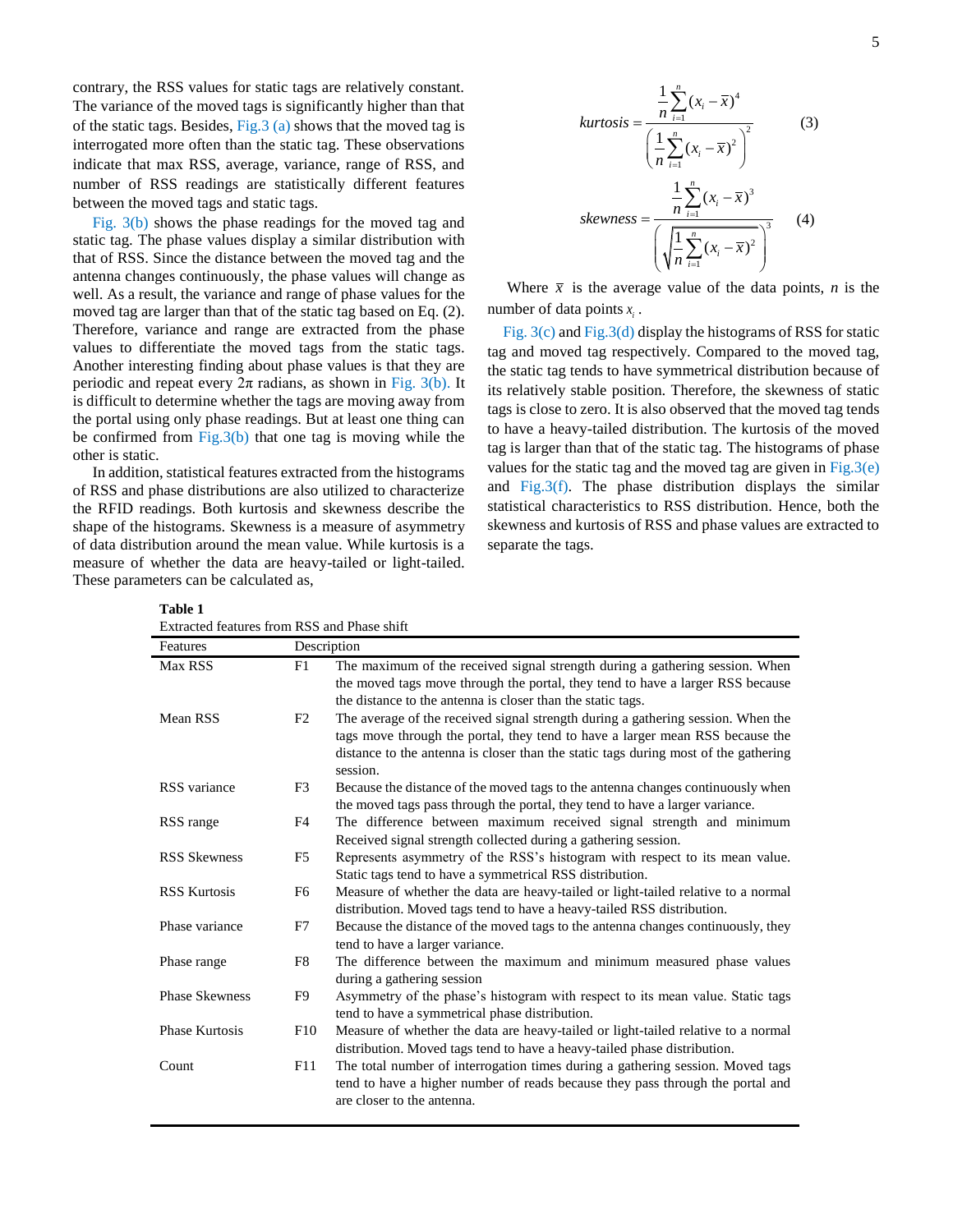

**Fig. 3.** Illustration of RFID reads for moved and static tags (a) RSS distribution (b) Phase distribution (c) RSS histogram (d) RSS histogram (e) Phase histogram (f) Phase histogram



**Fig .4.** Comparison between RSS and phase values (a) RSS distribution (b) Phase distribution

 According to Eq. (1), RSS is largely influenced by the environment, such as the multipath reflections of signals and obstruction. Thus, there may be discrepancy between the measured RSS values and the distance from the RFID antenna to the tag. Sometimes, even though the tag is far away from the antenna, its RSS values are still very high which may result in classification error. Based on the measurement of RSS values, it is difficult to differentiate the moved tag from the static tag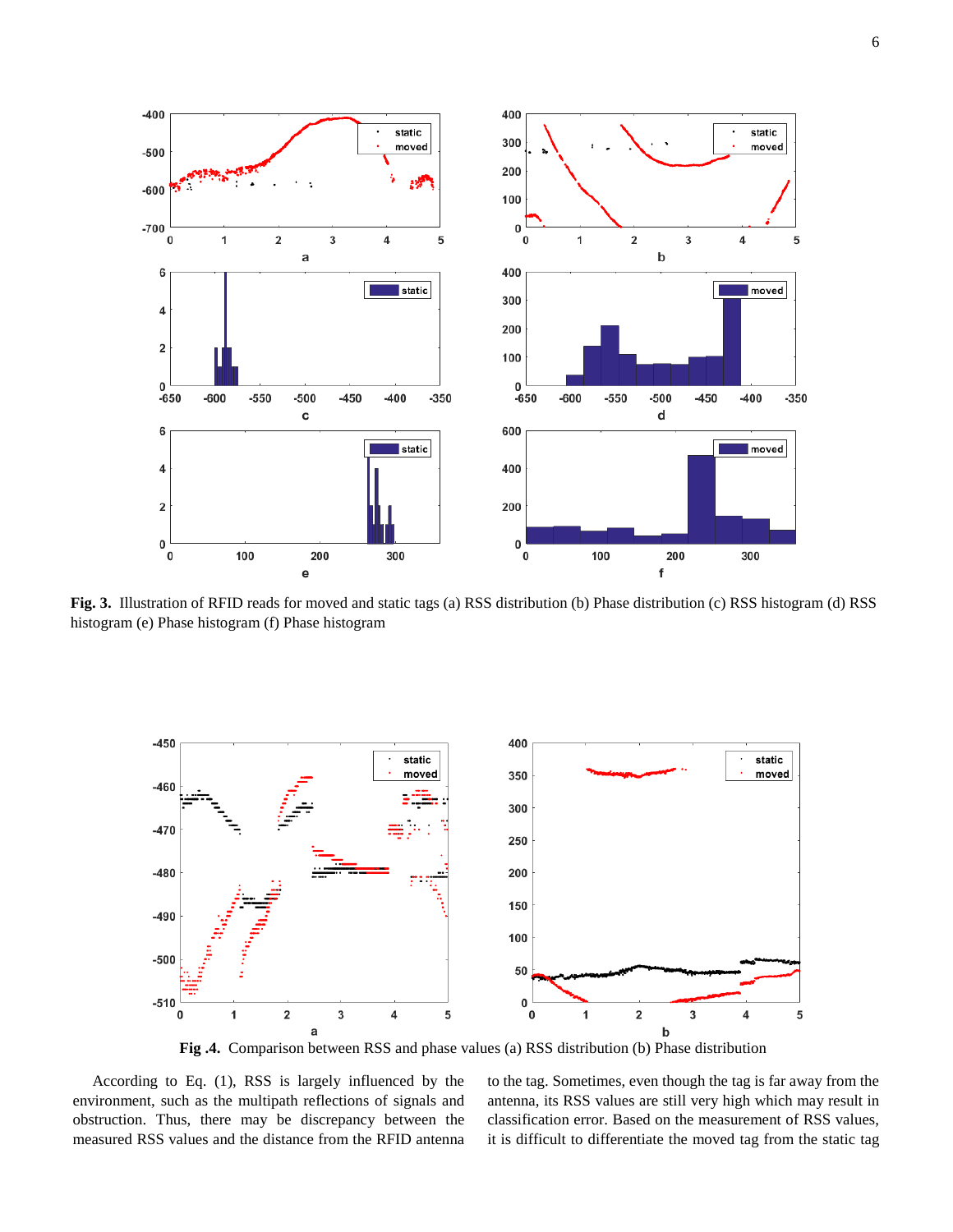

**Fig .5.** Characteristics of phase values (a) RSS distribution (b) Phase distribution

by only visualizing the RSS distribution, as shown in Fig. 4(a). The RSS values of the moved tag are mingled with that of the static tag. By contrast, phase values are more accurate than RSS and less affected by the environment, which can be verified by Eq. (2). The phase value is closely related to the hardware characteristics and the distance between the antenna and tag. Given that attribute, phase shift can supplement RSS to make better discrimination. As shown in Fig.  $4(b)$ , the moved tag and the static tag are clearly separated.

As phase shift has an inherent ambiguity of  $2\pi$  radians, the distance between the tag and reader antenna cannot be reflected from the phase shift directly. Hence, it is meaningless to differentiate the tags by comparing the max phase value and mean phase value, which can be illustrated in Fig. 5. The RSS distributions of the moved tag and the static tag are shown in Fig. 5(a). We can tell them apart intuitively through the RSS distribution, because the max RSS of the moved tag is larger than that of the static tag. But Fig.  $5(b)$  shows the contrary result, where the max phase value of the static tag is larger than that of the moved tag, despite the moved tag is closer to the portal antenna than the static tag. Therefore, the max and mean



**Fig. 6.** Tags identification using maximum RSS

phase values of the tags are excluded from the extracted features.

 Even though all the 11 statistically different features listed in Table 1 contribute to differentiating the tags, satisfactory classification cannot be achieved when the features are considered individually. For example, the optimal threshold of max RSS for tags differentiation is at -451ddBm. The result is illustrated in Fig. 6. This parameter separates the tags with 85.49% specificity, 82.50% sensitivity, and 84.25% accuracy. This accuracy is not enough and the sensitivity is rather low which means quite a few moved tags are incorrectly identified as static tags. Fig. 7 depicts all of the individual feature's performance. The result indicates that although each feature result in statistically differences in identifying the moved tags and static tags, none of the separate feature enables the accuracy of above 90%. Consequently, it makes sense to combine the entire individual feature together using machine learning algorithms to distinguish the tags.

### **5. Classifier development**

 Data classification consists of two phases, including the training phase and classification phase. In the training phase, machine learning algorithms build a classifier based on the training set made up of data tuples and their corresponding class labels. The tuple is composed by an *n* -dimensional feature vector denoted by  $X = (x_1, x_2, \dots, x_n)$ . Because 11 features are extracted from the RFID readings, *n* equals 11 and the class labels are moved or static. Three commonly used machine learning algorithms are employed to construct the classification model: decision tree(DT), support vector machine(SVM), and logistic regression(LR).

#### *Decision tree*

 Decision tree adopts a tree structure to predict a tuple. The tree structure is constructed from the root to a leaf node which holds a class label. Each non-leaf node represents a splitting criterion on a given feature and each brunch represents an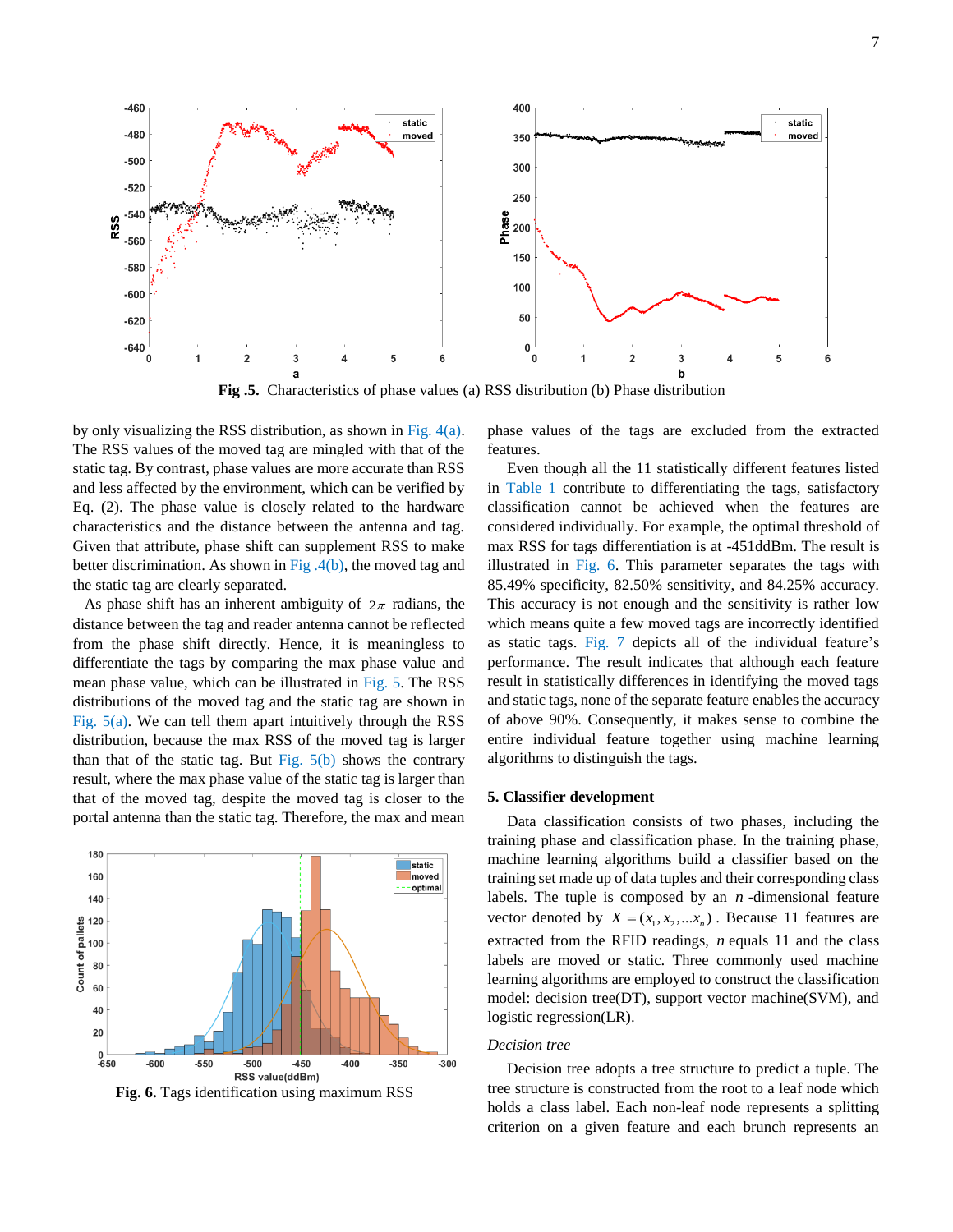

**Fig. 7.** Performance of individual feature

outcome of the split criterion. The splitting criterion is determined by the attribute selection measure. We build the decision tree classifier in Matlab, which uses the CART algorithm. The Gini index which measures the impurity of the data set is utilized in CART to find the splitting criterion.

Let *D* be the training set which contains *m* distinct class labels  $C<sub>i</sub>$ . The Gini index is expressed as (Han et al. 2011),

Gini(D) = 
$$
1 - \sum_{i=1}^{m} p_i^2
$$
 (5)

Where  $p_i$  denotes the probability that a tuple in  $D$  belongs to class *Ci* .

 The Gini index produces a binary split for each attribute. Suppose  $A$  is a continuous-valued attribute with  $v$  distinct values  $v_i$ . In order to get the best binary split on *A*, each possible split-point are evaluated. If a binary split on *A*  separates *D* into  $D_1$  and  $D_2$ , where  $D_1$  is the set of tuples that satisfy  $A \leq$  split point, and  $D_2$  is the set of tuples that satisfy *A* 

$$
\geq \text{ split point, the Gini index of } D \text{ given that partition is}
$$

$$
Gini_A(D) = \frac{|D_1|}{|D|} Gini(D_1) + \frac{|D_2|}{|D|} Gini(D_2) \tag{6}
$$

The split point which gives the minimum Gini index for *A* is taken as the split-point.

#### *Support vector machine*

 Support vector machine is a supervised machine learning method for data analysis and pattern recognition. SVM classifies data by nonlinearly mapping the original data to high dimensional feature spaces first, and then finds the linear optimal hyperplane, a decision boundary, to separate the data set of one class from another. The hyperplane with the maximum margin between the two classes is sought by SVM classifier. The hyperplane can be written as

$$
\omega^T \cdot \varphi(X) + b = 0 \tag{7}
$$

Where  $\omega$  is the weight vector,  $\varphi(\cdot)$  is the nonlinear mapping and *b* is the bias. The optimal hyperplane is defined by finding  $\omega$  and  $b$  which minimize the following function(Schölkopf et al. 2000)

$$
\min \frac{1}{2} \omega^T \cdot \omega + C \sum_{i=1}^n \xi_i \tag{8}
$$

Subject to

$$
y_i(\omega \cdot X + b) \ge 1 - \xi_i
$$
 and  $\xi_i \ge 0$  (9)

Where the slack variable  $\xi_i = \max(0, 1 - y_i(\omega \cdot X + b))$  and *C* is the penalty parameter. The slash variable  $\xi$  is introduced into the Eq.(8) because the data is not always linearly separable. The penalty parameter *C* determines the tradeoff between increasing the margin and ensuring the data on the right side of the hyperplane. Radial basis function is selected as the kernel function, which is expressed as

$$
G(x_i, x_j) = \exp(-\frac{\left\|X_i - X_j\right\|}{2\sigma^2})
$$
(10)

Where  $\sigma$  is the standard deviation.

## *Logistic regression*

 Logistic regression is a regression model which is used to predict the probability of categorical dependent variables. LR has been widely used in conditioning monitoring of cutting tool where the binary classified variables are normality and failure(Chen et al. 2011; Li et al. 2015). In our research, the categorical variables are moved and static tags. The relationship between the categorical dependent variables and the independent variables are measured by LR using the logistic function as follows,

$$
g(z) = \frac{1}{1 + e^{-z}} \qquad (11)
$$

Given a feature vector  $X = (x_1, x_2, \dots, x_n)$  of the RFID readings, the probability  $h_{\rho}(X)$  of the categorical dependent variable *y* (moved=1, static=0) equals,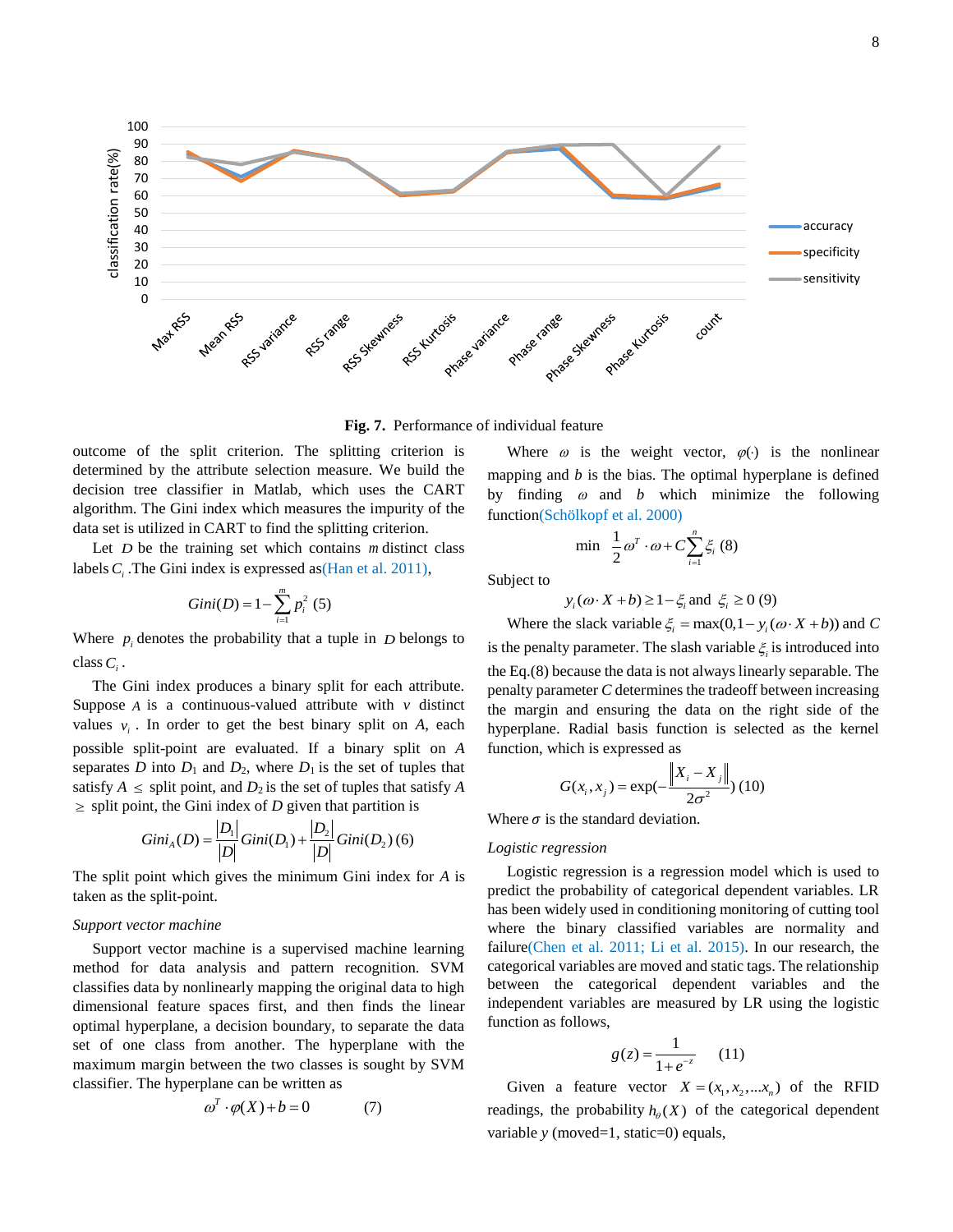$$
h_{\theta}(X) = g(\theta^T X)(12)
$$

Where  $\theta$  is the regression coefficient which is determined

by minimizing the cost function of logistic regression,  

$$
J = \sum_{i=1}^{m} \left[ -y^i \log(h_{\theta}(X^i) - (1 - y^i) \log(1 - h_{\theta}(X^i)) \right] (13)
$$

 Where *m* denotes of the number of the tuples in the training set. The cost function is used to evaluate how well the LR model fits the training data.

#### **6. Experimental results and discussion**

 The performance of the machine learning approaches to detect the false positive RFID readings is evaluated using 10 fold cross validation. The data set is randomly partitioned in ten subsets with one of ten subsets used as the test set while the others as the training set. A part of the data set is shown in Table

**Table 2** 

Part of the data collection

2. This process is repeated ten times until all ten subsets have been used for both training and testing. The average accuracy of the approaches in the ten rounds of cross validation is reported as metric for evaluation, which is defined as

$$
accuracy = \frac{number\ of\ tags\ correctly\ classified}{number\ of\ tags} (14)
$$

 Another two important measures used for evaluation are sensitivity and specificity, which are given as

sensitivity = 
$$
\frac{number\ of\ tags\ correctly\ classified\ as\ moved}{number\ of\ moved\ tags}
$$
 (15)  
specificity = 
$$
\frac{number\ of\ tags\ correctly\ classified\ as\ static}{number\ of\ static\ tags}
$$

The accuracies of the three machine learning approaches are shown in Fig. 8. SVM outperforms DT and LR with the highest accuracy of 95.5%±1.3 and the smallest standard deviation. This demonstrates that SVM has better data generalization and more reliability than the other two classifiers. DT shows

| No             | F1     | F2         | F3       | F <sub>4</sub> | F <sub>5</sub> | F <sub>6</sub> | F7       | F8       | F9         | F10      | F11  | Class            |
|----------------|--------|------------|----------|----------------|----------------|----------------|----------|----------|------------|----------|------|------------------|
| 1              | $-449$ | $-460.172$ | 42.01631 | 36             | $-0.8158$      | 4.310549       | 2053.988 | 359.8956 | 7.068851   | 52.68889 | 1222 | $\mathbf{0}$     |
| 2              | $-438$ | $-446.138$ | 16.4197  | 17             | $-0.206$       | 1.935345       | 16.15839 | 19.77539 | $-0.12786$ | 2.525491 | 972  | $\mathbf{0}$     |
| 3              | $-460$ | $-476.578$ | 89.70307 | 33             | $-0.33952$     | 1.603428       | 50.45177 | 30.34424 | 0.752284   | 2.422366 | 1058 | $\mathbf{0}$     |
| $\overline{4}$ | $-362$ | $-474.815$ | 5159.725 | 196            | 0.357591       | 1.431107       | 15185.37 | 359.9176 | $-0.6555$  | 1.654829 | 1957 | $\mathbf{1}$     |
| 5              | $-424$ | $-468.277$ | 1238.169 | 104            | $-0.31858$     | 1.540273       | 1742.024 | 144.3329 | 0.240386   | 1.831543 | 956  | 1                |
| 6              | $-490$ | $-514.898$ | 135.6597 | 71             | 0.064726       | 3.966074       | 1390.072 | 359.9176 | $-8.39662$ | 75.39645 | 765  | $\mathbf{0}$     |
| 7              | $-449$ | $-507.212$ | 199.5547 | 121            | 0.002688       | 7.27884        | 1540.425 | 348.371  | 1.107835   | 12.63264 | 226  | $\mathbf{0}$     |
| 8              | $-426$ | $-465.986$ | 1355.709 | 132            | $-0.73831$     | 2.505734       | 7395.266 | 358.4509 | $-0.89449$ | 3.17162  | 918  | $\mathbf{1}$     |
| 9              | $-408$ | $-434.323$ | 128.1182 | 45             | 0.707454       | 2.18809        | 49.32138 | 30.54199 | 0.373044   | 2.11012  | 854  | $\boldsymbol{0}$ |
| 10             | $-405$ | $-448.63$  | 954.8268 | 144            | $-0.64676$     | 3.05545        | 3049.21  | 351.1725 | $-1.16882$ | 6.496533 | 665  | $\mathbf{1}$     |
| 11             | $-447$ | $-471.116$ | 57.14106 | 42             | 0.559984       | 2.985954       | 468.2572 | 77.01965 | $-1.59286$ | 3.756936 | 985  | $\boldsymbol{0}$ |
| 12             | $-557$ | $-574.825$ | 69.36718 | 44             | $-0.64326$     | 3.383642       | 4.490083 | 11.10168 | $-0.25694$ | 2.914503 | 114  | $\boldsymbol{0}$ |
| 13             | $-442$ | $-455.827$ | 35.05476 | 31             | 0.681721       | 3.115981       | 14485.9  | 311.6327 | 1.455441   | 3.123077 | 1100 | $\boldsymbol{0}$ |
| 14             | $-411$ | $-494.363$ | 3706.34  | 194            | 0.0036         | 1.459702       | 8352.52  | 358.6981 | $-0.64366$ | 2.468081 | 1238 | $\mathbf{1}$     |
| 15             | $-385$ | $-430.618$ | 1510.693 | 170            | $-1.13711$     | 3.717644       | 11185.91 | 319.455  | 0.672517   | 1.992163 | 872  | $\mathbf{1}$     |
| 16             | $-394$ | $-453.314$ | 2552.666 | 173            | $-0.76474$     | 2.513102       | 7383.64  | 359.4012 | 0.082959   | 2.093898 | 796  | $\mathbf{1}$     |
| 17             | $-478$ | -489.757   | 37.76601 | 29             | 0.204112       | 2.333488       | 186.2932 | 45.93933 | $-0.27533$ | 2.263785 | 915  | $\boldsymbol{0}$ |
| 18             | $-451$ | $-473.034$ | 30.23628 | 32             | 0.528525       | 3.262211       | 39.96239 | 22.94495 | 0.162246   | 1.63121  | 818  | $\mathbf{0}$     |
| 19             | $-479$ | $-495.491$ | 78.07341 | 32             | 0.051247       | 1.654391       | 10483.37 | 359.9615 | 2.199334   | 6.027944 | 1008 | $\boldsymbol{0}$ |
| 20             | $-462$ | $-488.841$ | 52.49726 | 41             | 1.29678        | 4.294829       | 46.91892 | 35.24963 | 0.67722    | 3.11346  | 684  | $\boldsymbol{0}$ |
| 21             | $-511$ | -543.959   | 973.7256 | 97             | $-0.64959$     | 1.666619       | 111.8418 | 44.81323 | 0.35917    | 2.066272 | 122  | $\mathbf{1}$     |
| 22             | $-521$ | $-555.523$ | 388.3599 | 87             | $-0.19081$     | 1.845874       | 2537.601 | 131.8744 | 0.539479   | 1.396659 | 1108 | $\mathbf{1}$     |
| 23             | $-429$ | -444.929   | 52.71275 | 38             | 0.239094       | 2.952003       | 133.0801 | 38.83667 | 0.475647   | 1.631656 | 926  | 1                |
| 24             | $-444$ | $-461.766$ | 94.40747 | 36             | 0.197591       | 1.938721       | 84.15629 | 31.84387 | 0.455939   | 1.949709 | 1280 | $\boldsymbol{0}$ |
| 26             | $-457$ | $-487.138$ | 397.8268 | 100            | $-1.32039$     | 4.427495       | 983.5189 | 95.27893 | 0.220116   | 1.579562 | 727  | 1                |
| 27             | $-491$ | $-504.203$ | 112.7375 | 46             | $-0.93423$     | 3.64336        | 656.345  | 93.86719 | 1.347638   | 3.469264 | 1009 | $\boldsymbol{0}$ |
| 28             | $-518$ | $-526.565$ | 34.79432 | 21             | $-0.62108$     | 2.88111        | 21.67721 | 17.93518 | 0.309644   | 1.760684 | 315  | $\boldsymbol{0}$ |
| 29             | $-577$ | $-584.667$ | 50.33333 | 14             | 0.333067       | 1.5            | 9.271475 | 6.069946 | 0.169748   | 1.5      | 3    | $\mathbf{0}$     |
|                |        | $\ddots$   |          | .              | .              | $\ldots$       |          | $\cdots$ |            | $\ldots$ | .    | .                |
| 2000           | $-473$ | -484.459   | 56.17761 | 33             | $-0.57027$     | 3.172882       | 68.97311 | 31.5033  | 0.888269   | 2.553791 | 988  | $\boldsymbol{0}$ |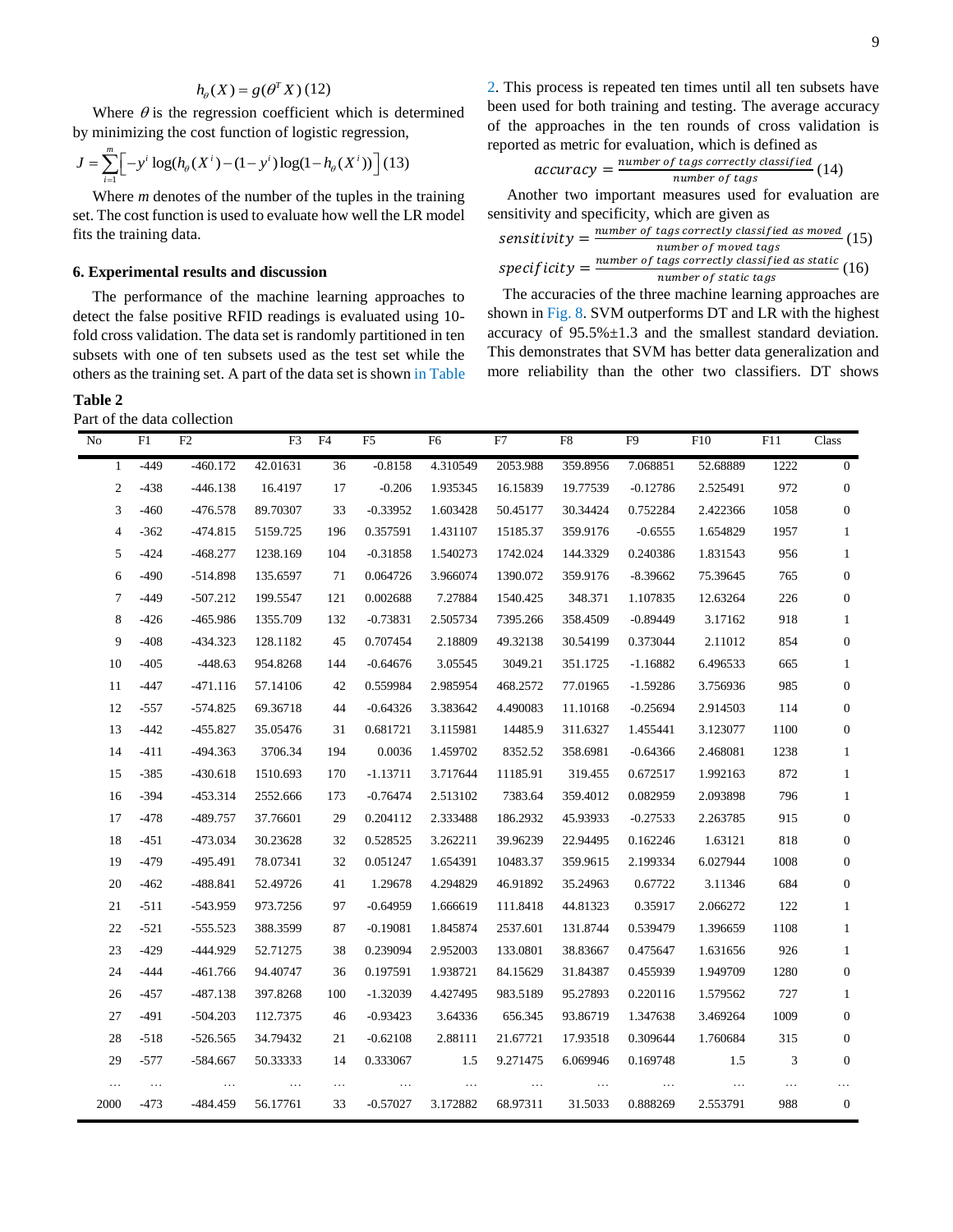

**Fig. 8.** Performance comparison among different machine learning algorithms

slightly higher accuracy  $(92.85\% \pm 1.8)$  compared to LR  $(92.75\% \pm 1.6)$ . But LR has lower variance than DT during the ten rounds cross validation. The reason is that LR is intrinsically simple and is also robust to data noise. It is less prone to overfitting.

Next, we compare their sensitivity and specificity. The results are shown in Table 3. Sensitivity quantifies the avoiding of false negatives while specificity quantifies the avoiding of false positives. False positive detection and false negative detection have different economic consequences. When a static tag is incorrectly identified as moved tag, it is called the false positive RFID read. The warehouse management system cannot distinguish it and assume the tags have been loaded to the truck. Consequently, incomplete consignments will be sent to the retail store, which may incur the risk of stock out in the worst case. By contrast, when a moved tag is incorrectly identified as a static tag, the warehouse management system will send excess shipments to the retail store, which may cause surplus of the inventory. From a practitioner's point of view, the false positive RFID readings can lead to more serious problem. Therefore, classification approaches with the higher specificity are preferred.

 As shown in Table 3, all of the three classification methods show higher specificities than their sensitivities. The specificity of LR is 92.9% which is 0.3% higher than its sensitivity. DT performs slightly worse than LR with specificity 0.1% higher than its sensitivity. SVM yields best result in terms of sensitivity (93.9%) and specificity (96.7%). These results are also supported by their receiver operating characteristic (ROC) curves as shown in Fig. 9. The ROC curve is used to visualize

| Logistic regression |           |                           |             |  |  |  |  |
|---------------------|-----------|---------------------------|-------------|--|--|--|--|
| True                | Predicted | Moved [%]                 | Static [%]  |  |  |  |  |
| Moved<br>static     |           | 92.6<br>7.1<br><b>SVM</b> | 7.4<br>92.9 |  |  |  |  |
| True                | Predicted | Moved [%]                 | Static [%]  |  |  |  |  |
| Moved<br>static     |           | 93.9<br>3.3               | 6.1<br>96.7 |  |  |  |  |
|                     |           | Decision tree             |             |  |  |  |  |
| True                | Predicted | Moved [%]                 | Static [%]  |  |  |  |  |
| Moved<br>static     |           | 92.5<br>7.4               | 7.5<br>92.6 |  |  |  |  |

**Table 3** 

Confusion matrix of different machine learning algorithms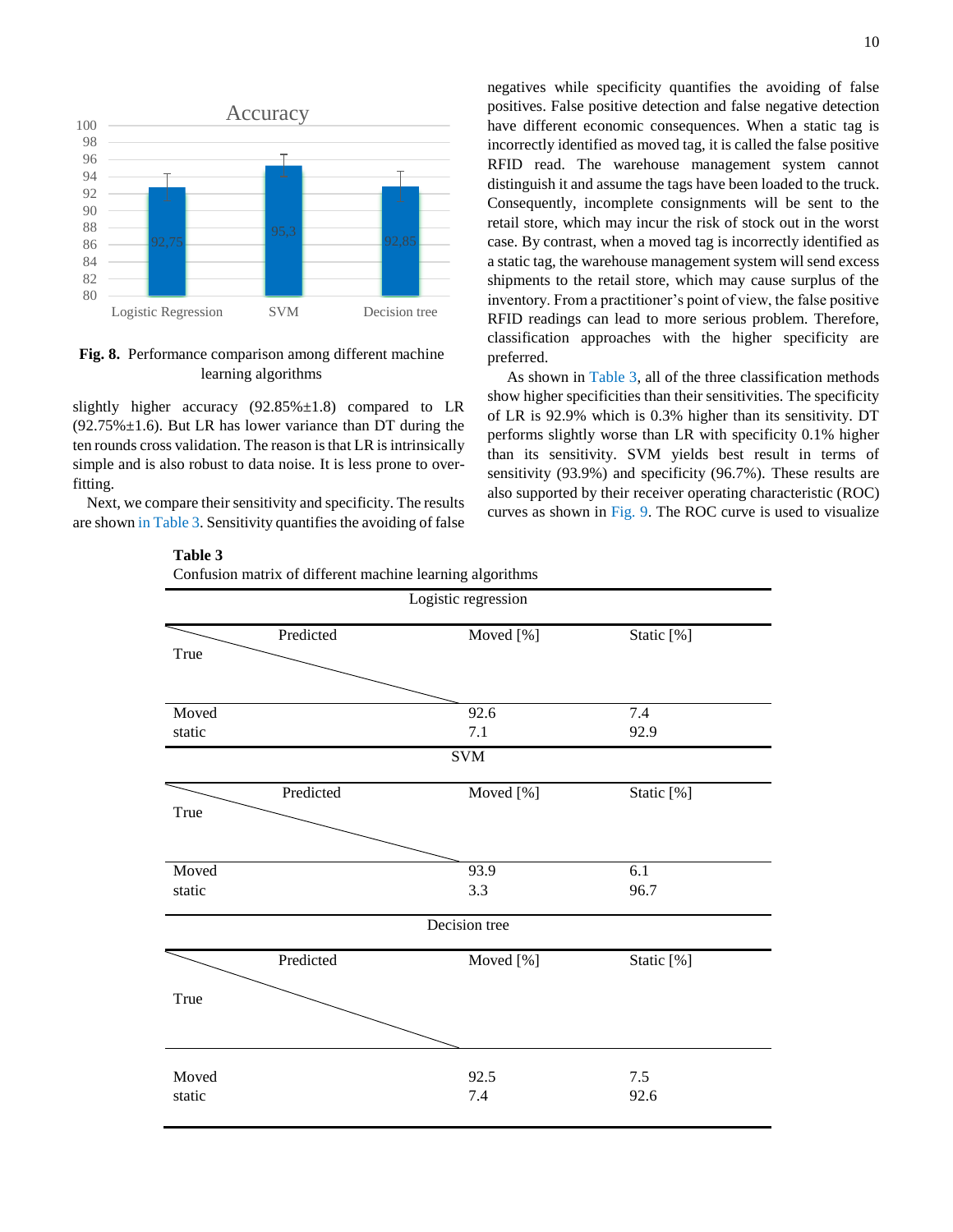

**Fig. 9.** ROC curves for LR, SVM and DT respectively

the performance of a binary classifier as the discrimination threshold varies. The area under the curve (AUC) measures how well the classifier distinguish the moved tags from the static tags. After ten rounds of cross validation, the ROC curves are obtained for the three machine learning algorithms. Their AUC values of LR, DT and SVM are 0.976, 0.949, and 0.985 respectively. SVM still has the best performance in terms of AUC. The results also indicate the AUC value of LR is larger than that of DT, even though the accuracy of DT is higher than LR. The explanation for that is the overall accuracy is computed at the discrimination threshold value of 0.5, while ROC is computed at all possible threshold values. Therefore, ROC curve gives the more comprehensive comparison. LR shows better discrimination ability than DT to correctly identify the tags in this case.

 Note that the percentage of the static tag incorrectly identified as moved tag is lower than that of the moved tag incorrectly identified as static tag for all the three classifiers. The false positive percentage and the false negative rate of LR are 7.1% and 7.4% respectively. The false negative percentage of DT shows 0.1% higher than its false positive percentage. While, SVM almost reduces the false positive percentage by one half compared to LR and DT. This result reveals that the moved tag is more likely to be incorrectly classified than the static tag. The noisy features of moved tags contribute to this result. When the moved tags pass through the portal, their RSS values and phase shifts change continuously. The RFID readings of the moved tags tend to have more noise than the static tags which have a relatively constant RFID reading. As a result, the statistical features extracted from RSS and phase shift are expected to be noisy for moved tags.

 The experimental results above indicate that all of the machine learning algorithms identify false positives with high accuracy. These results are also supported by their corresponding ROC curves. Moreover, Table 3 shows that all

#### **7. Conclusion and future research**

 In this paper, a new method by extracting features from RSS and phase shifts of received RFID signal for automatic detection of false positive RFID readings is proposed. Machine learning algorithms are applied to distinguish the moved tags from the static tags which appear in the read range of the RFID reader by accident. Our method is evaluated in a smart factory built by SPU with cooperation of KDL in NTNU. The results demonstrate that our methods achieve an average accuracy of 93%.

 Previous researches focus on the use of extra hardware and sliding-window approach. Nevertheless, additional hardware can incur unnecessary cost. The sliding-window approach mainly relies on the counts of RFID reads and the corresponding timestamps to detect the false positives. In contrast to these approaches, we instead extract much more features from RFID data and apply machine learning algorithms to distinguish the false positives. Compared to the previous approaches, our method is cost effective and leads to better performance.

 The main limitation of our study is the volume of RFID data. In the future, more data samples will be collected so as to cover as many variants of RFID readings as possible. Since a large volume of data can provide greater insights than any simulated data or laboratory experiments, our method can be evaluated more comprehensively and thoroughly.

 Now only statistical features are utilized to build the classification model. Further studies will also extract additional features from RFID signals using wave packet decomposition to strengthen the performance of our method. It is reasonable to take more features into account, which can yield a high degree of accuracy.

 Currently, traditional machine learning models are constructed to identify the false positive RFID readings. With the increase of data samples and extracted features, more advanced and efficient supervised learning algorithms are probably able to achieve better classification accuracy.

 Finally, even though the proposed method is used to detect the false positives at the shipment dock doors equipped with RFID system, there are much more fields of applications that need to solve the problem of false positive reads, such as RFID enabled self-checkouts and the monitoring of misplaced goods. Our proposed method can be transferred to these new areas to deal with the same problem.

#### **Acknowledgements**

 The authors are grateful to the Technical Editor and all Reviewers for their valuable and constructive comments. The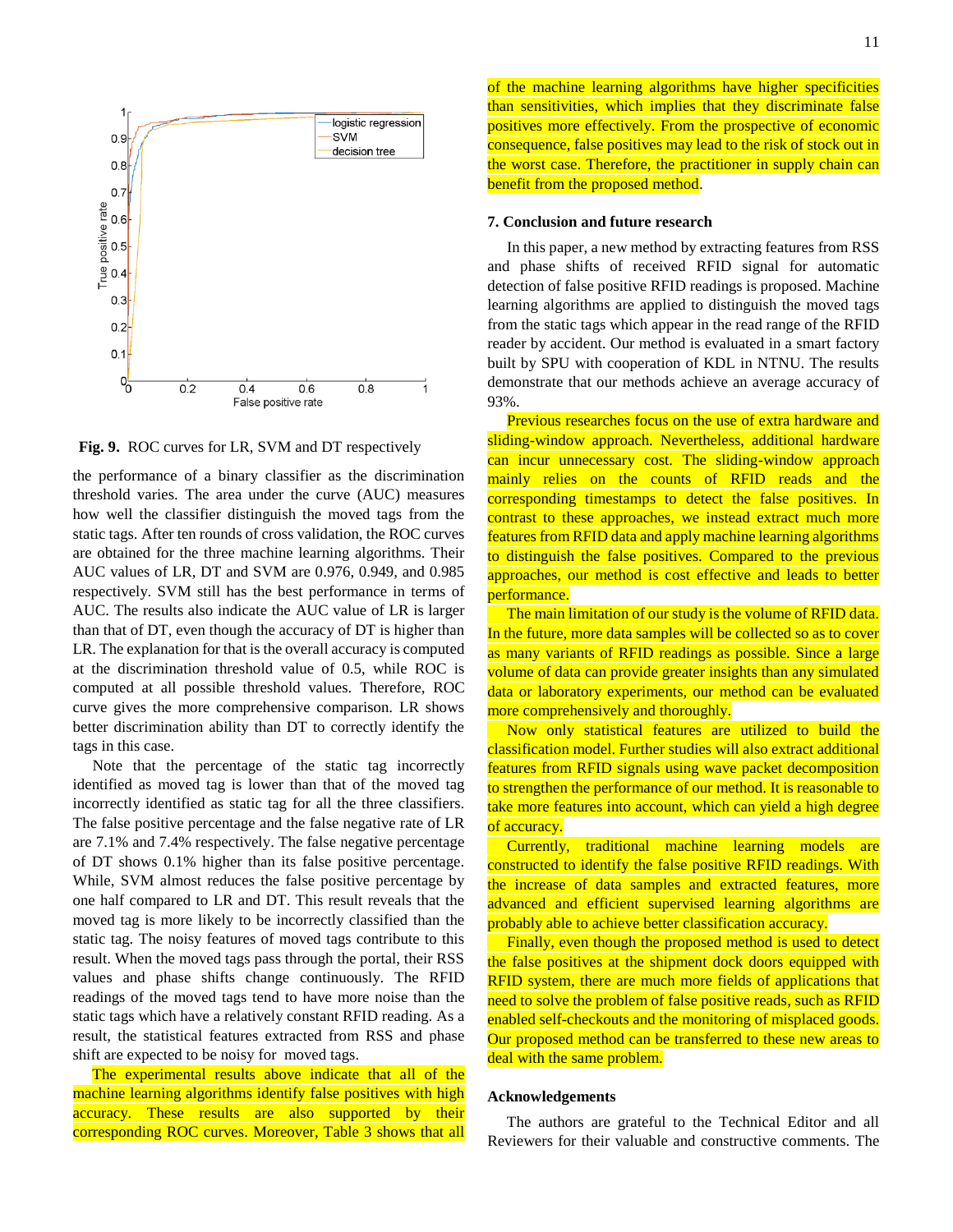research is supported by the China Scholar Council (CSC) under Grant No. 201406890022.

## **References**

- Bai, Y., Wang, F., & Liu, P. Efficiently Filtering RFID Data Streams. In *CleanDB, 2006*: Citeseer
- Bekkali, A., Sanson, H., & Matsumoto, M. RFID indoor positioning based on probabilistic RFID map and Kalman filtering. In *Third IEEE International Conference on Wireless and Mobile Computing, Networking and Communications (WiMob 2007), 2007* (pp. 21- 21): IEEE
- Bertoncini, C., Rudd, K., Nousain, B., & Hinders, M. (2012). Wavelet fingerprinting of radio-frequency identification (RFID) tags. *IEEE Transactions on Industrial Electronics, 59*(12), 4843- 4850.
- Bian, C., Peng, Q., & Zhang, G. Improvement of RFID Accuracy for a Product Tracking System. In *ASME 2013 International Design Engineering Technical Conferences and Computers and Information in Engineering Conference, 2013* (pp. V004T005A014-V004T005A014): American Society of Mechanical Engineers
- Bong, G. H., Chang, Y. S., & Oh, C. H. (2014). A practical algorithm for reliability-based RFID event management considering warehouse operational environment. *International Journal of Advanced Logistics, 3*(3), 100-108.
- Chen, B., Chen, X., Li, B., He, Z., Cao, H., & Cai, G. (2011). Reliability estimation for cutting tools based on logistic regression model using vibration signals. *Mechanical Systems and Signal Processing, 25*(7), 2526-2537.
- Chernbumroong, S., Cang, S., Atkins, A., & Yu, H. (2013). Elderly activities recognition and classification for applications in assisted living. *Expert Systems with Applications, 40*(5), 1662- 1674, doi[:http://dx.doi.org/10.1016/j.eswa.2012.09.004.](http://dx.doi.org/10.1016/j.eswa.2012.09.004)
- Han, J., Pei, J., & Kamber, M. (2011). *Data mining: concepts and techniques*: Elsevier.
- Hekimian-Williams, C., Grant, B., Liu, X., Zhang, Z., & Kumar, P. Accurate localization of RFID tags using phase difference. In *Proc. IEEE Int. Conf. RFID, 2010* (pp. 89-96): IEEE
- Hossain, A. M., Jin, Y., Soh, W.-S., & Van, H. N. (2013). SSD: A robust RF location fingerprint addressing mobile devices' heterogeneity. *IEEE Transactions on Mobile Computing, 12*(1), 65-77.
- Huiting, J., Flisijn, H., Kokkeler, A. B. J., & Smit, G. J. M. Exploiting phase measurements of EPC Gen2 RFID tags. In *RFID-Technologies and Applications (RFID-TA), 2013 IEEE International Conference on, 4-5 Sept. 2013 2013* (pp. 1-6). doi:10.1109/RFID-TA.2013.6694503.
- Jeffery, S. R., Garofalakis, M., & Franklin, M. J. Adaptive cleaning for RFID data streams. In *Proceedings of the 32nd international conference on Very large data bases, 2006* (pp. 163-174): VLDB Endowment
- Ju Tu, Y., & Piramuthu, S. (2008). Reducing false reads in RFIDembedded supply chains. *Journal of theoretical and applied electronic commerce research, 3*(2), 60-70.
- Keller, T., Thiesse, F., & Fleisch, E. (2015). Classification models for RFID-based real-time detection of process events in the supply chain: an empirical study. *ACM Transactions on Management Information Systems (TMIS), 5*(4), 25.
- Keller, T., Thiesse, F., Ilic, A., & Fleisch, E. Decreasing false-positive rfid tag reads by improved portal antenna setups. In *Internet of Things (IOT), 2012 3rd International Conference on the, 2012* (pp. 99-106): IEEE
- Keller, T., Thiesse, F., Kungl, J., & Fleisch, E. Using low-level reader data to detect false-positive RFID tag reads. In *Internet of Things (IOT), 2010, 2010* (pp. 1-8): IEEE
- Krigslund, R., Popovski, P., Pedersen, G. F., & Olesen, K. (2012). Interference helps to equalize the read range and reduce false positives of passive RFID tags. *IEEE Transactions on Industrial Electronics, 59*(12), 4821-4830.
- Lee, C. K. M., Ho, W., Ho, G. T. S., & Lau, H. C. W. (2011). Design and development of logistics workflow systems for demand management with RFID. *Expert Systems with Applications, 38*(5), 5428-5437, do[i:http://dx.doi.org/10.1016/j.eswa.2010.10.012.](http://dx.doi.org/10.1016/j.eswa.2010.10.012)
- Li, H., Wang, Y., Zhao, P., Zhang, X., & Zhou, P. (2015). Cutting tool operational reliability prediction based on acoustic emission and logistic regression model. *Journal of Intelligent Manufacturing, 26*(5), 923-931.
- Luo, X., O'Brien, W. J., & Julien, C. L. (2011). Comparative evaluation of Received Signal-Strength Index (RSSI) based indoor localization techniques for construction jobsites. *Adv. Eng. Inform., 25*(2), 355-363.
- Ni, L. M., Liu, Y., Lau, Y. C., & Patil, A. P. (2004). LANDMARC: indoor location sensing using active RFID. *Wireless networks, 10*(6), 701-710.
- Parlak, S., & Marsic, I. (2013). Detecting object motion using passive RFID: A trauma resuscitation case study. *IEEE Transactions on Instrumentation and Measurement, 62*(9), 2430-2437.
- Schölkopf, B., Smola, A. J., Williamson, R. C., & Bartlett, P. L. (2000). New support vector algorithms. *Neural computation, 12*(5), 1207-1245.
- Stella, M., Russo, M., & Begušić, D. (2014). Fingerprinting based localization in heterogeneous wireless networks. *Expert Systems with Applications, 41*(15), 6738-6747, do[i:http://dx.doi.org/10.1016/j.eswa.2014.05.016.](http://dx.doi.org/10.1016/j.eswa.2014.05.016)
- Tu, Y.-J., & Piramuthu, S. (2011). A decision-support model for filtering RFID read data in supply chains. *IEEE Transactions on Systems, Man, and Cybernetics, Part C (Applications and Reviews), 41*(2), 268-273.
- Wang, J., & Katabi, D. (2013). Dude, where's my card?: RFID positioning that works with multipath and non-line of sight. *ACM SIGCOMM. Comput Commun. Rev, 43*(4), 51-62.
- Wang, K. (2007). Applying data mining to manufacturing: the nature and implications. *Journal of Intelligent Manufacturing, 18*(4), 487- 495.
- Yao, L., Sheng, Q. Z., Ruan, W., Li, X., Wang, S., & Yang, Z. Unobtrusive Posture Recognition via Online Learning of Multi-Dimensional RFID Received Signal Strength. In *Parallel and Distributed Systems (ICPADS), 2015 IEEE 21st International Conference on, 2015* (pp. 116-123): IEEE
- Zhong, R. Y., Huang, G. Q., Dai, Q., & Zhang, T. (2014). Mining SOTs and dispatching rules from RFID-enabled real-time shopfloor production data. *Journal of Intelligent Manufacturing, 25*(4), 825-843.
- Zhou, C., & Griffin, J. D. (2012). Accurate phase-based ranging measurements for backscatter RFID tags. *IEEE Antennas Wireless Propag. Lett., 11*, 152-155.